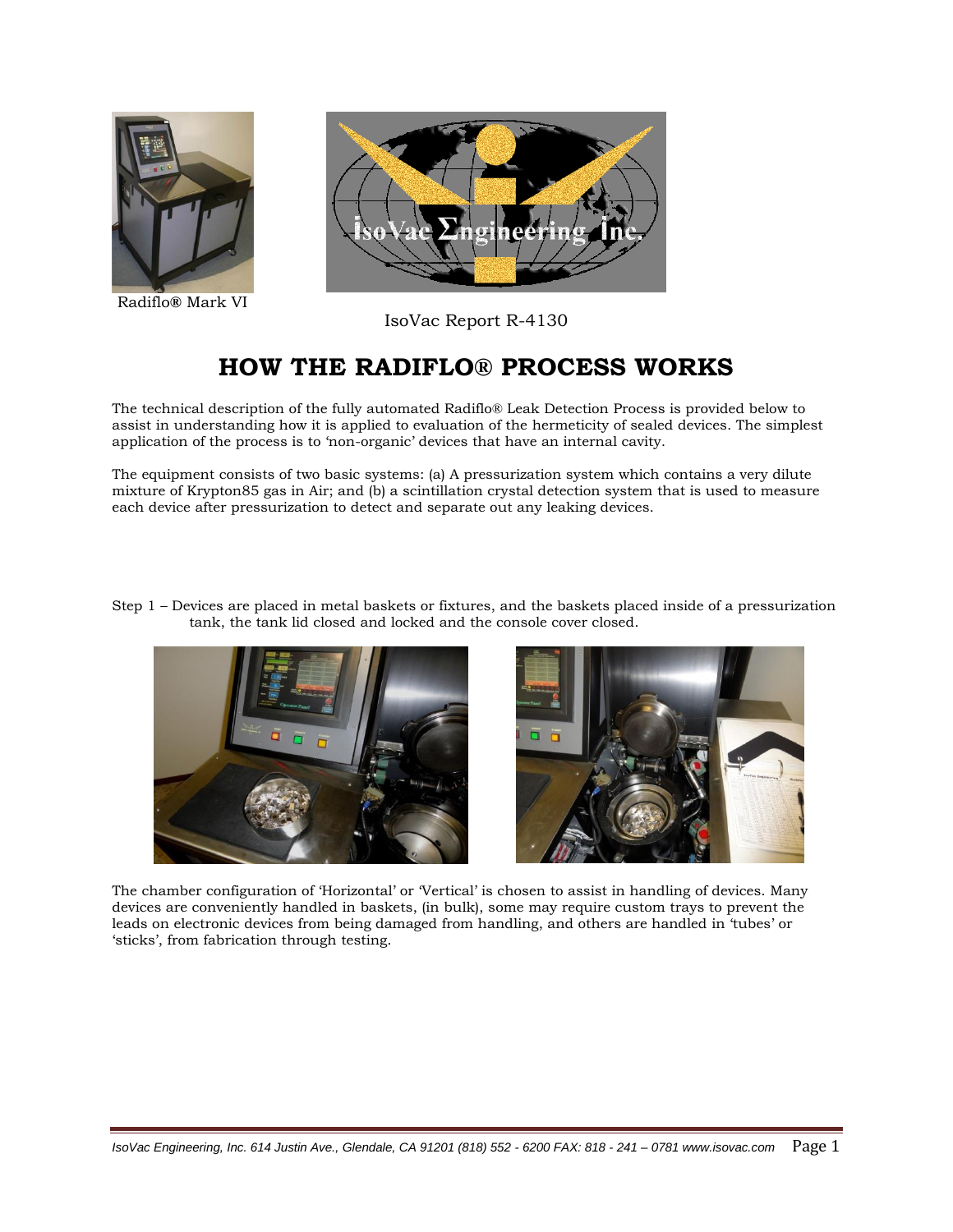Step 2 – The pressurization system is programmed for the pre-calculated pressure and time required to achieve the desired leak rate sensitivity, following the Radiflo equation.



Operator Control Panel Pressure Setting -Time Setting

- Step 3 The machine is started and the air is evacuated from within the pressurization tank, the Kr85/N2 mixture is transferred into the tank to the programmed pressure, and the machine then stands for the preset time interval.
- Step 4 The Kr85/N2 mixture is then fully recovered back into a lead shielded storage tank and the tank is backfilled with air.
- Step 5 The devices are removed from the tank and taken to a counting station where they are measured for Kr85 gas that may have leaked into a device through a defective hermetic seal.







Manual Counting Station Testing Relays Conveyor-belt counting station

## **The technical theory of the test:**

- Krypton85 gas is a radioactive inert noble gas that emits very weak gamma rays and beta particles.
- The detectability of the Kr85 gas is millions of times greater than the detection of helium in a mass spectrometer leak test. Thus, short pressurization times and greater accuracy. The measurement of Kr85 in a reject device is reading as few as 1 Kr85 molecule in >1 billion molecules of air in the part.
- The gamma rays from Kr85 gas trapped within a leaker, will penetrate the walls of normal devices, and are easily detected by the scintillation crystal at the counting stations, giving an audible signal, a meter deflection, and a red light indication. This measurement only requires less than 100 milliseconds, and is achieved either manually by an operator or automatically at rates of 1 part per second.
- The "absolute" leak rate of the device is calculated by simple formula based on the concentration of Kr85/N2 tracer gas used, the bombing time & pressure, and the measured reading on the device. The counting station reading is an exact measurement of the number of Kr85 molecules that are inside the device at the time it is removed from the Radiflo.
- [The Kr85 tracer gas is measured inside the device through the walls of the device, and not required to be measured coming back out of the device, (as in the helium test).]
- Parts are easily reworked and re-tested by just pre-reading the device and then running another standard Radiflo test.